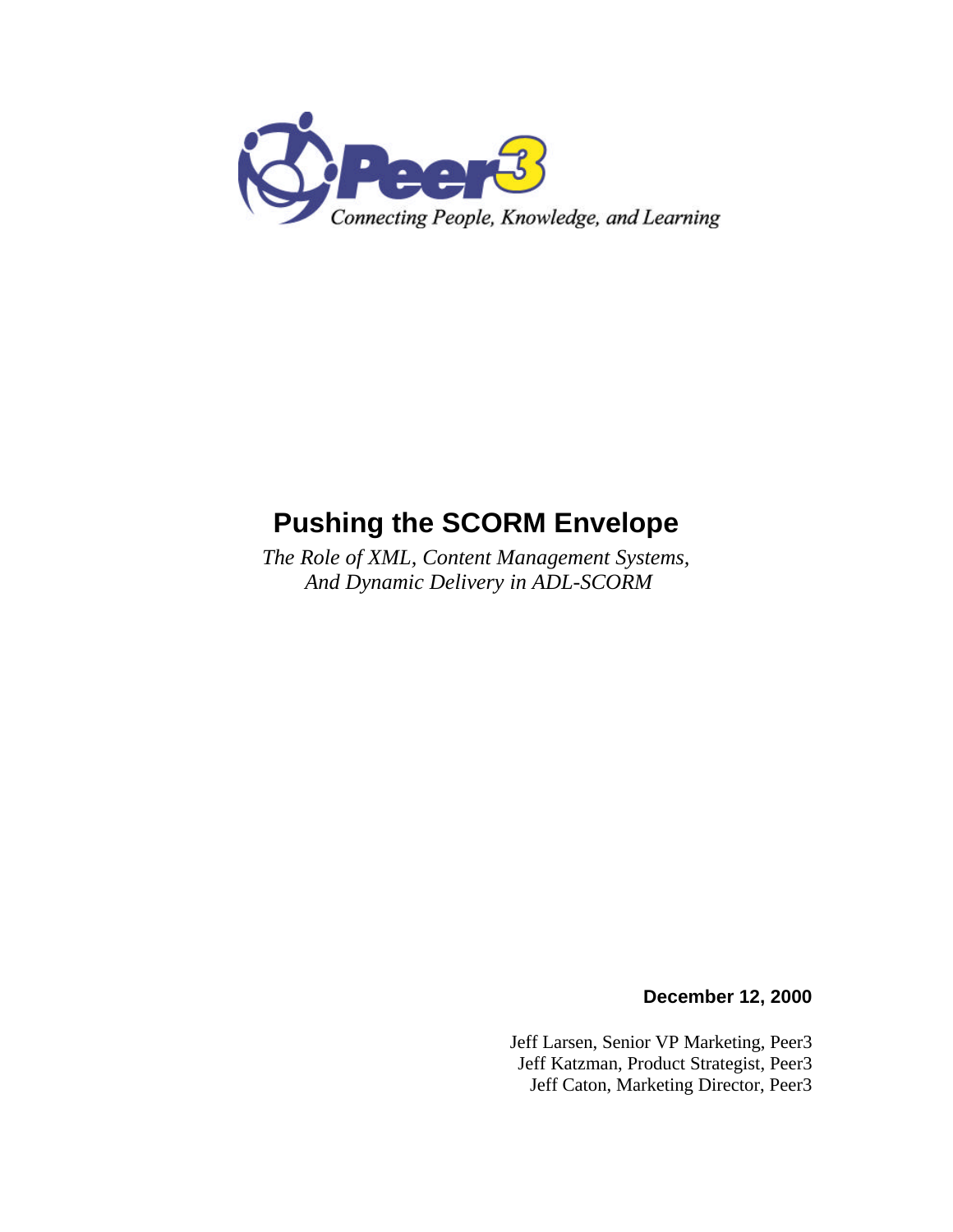### **Executive Summary**

The Advanced Distributed Learning initiative (ADL) emerged this year as a focal point for eLearning standards. Its Shareable Content Object Reference Model (SCORM) 1.0 technical specifications gained widespread acceptance and implementation among government, commercial, and academic circles.

SCORM represents the integration of all leading eLearning standards (AICC, IMS, IEEE, and soon Microsoft's LRN) to create a unified standard. SCORM seeks to enable reuse of Web-based content across multiple environments and products, as well as provide a means for individualized eLearning.

The goals of ADL are laudable. By promoting a digital knowledge network based on reusable objects and individualized learning, ADL believes it can help reduce the cost of instruction by 30—60%; reduce the time of instruction by 20—40%; increase the effectiveness of instruction by 30%; increase student knowledge and performance by 10—30%; and improve organization efficiency and productivity.

Further, the vision of ADL is consistent with that of many thought leaders in the eLearning and Knowledge Management industries - mainly, that true interchange of learning objects across disparate Learning Management Systems (LMS) will require adherence to accepted standards for describing learning taxonomies, course information, and course packaging.

However, we believe that SCORM must address three fundamental issues before the goals of ADL can be fully realized. These issues can be posed as the following three questions:

- 1. Will XML be prescribed as the data format for learning content itself?
- 2. Will a standard methodology be specified for integrating Content Management Systems with Learning Management Systems?
- 3. Will dynamic delivery of content objects be supported?

True reusability of learning objects requires a data format that separates content from its presentation; this fundamental requirement is met by XML. Learning Management Systems (LMS) provide only part of the solution for eLearning; XML authoring, Content Management Systems (CMS), and dynamic delivery round out the technologies necessary to complete the ADL vision.

As participants in the Technical Working Group for SCORM, Peer3 remains committed to supporting the ADL and the evolution of these important standards. Peer3 was the only vendor to present a commercially available eLearning solution for XML authoring, content management, and dynamic delivery at the first ADL PlugFest earlier this year. Now Peer3, in collaboration with other eLearning-oriented CMS vendors, is promoting the recognition of this distinct product category as well as changes to the SCORM that will result in open standards for XML-based eLearning content.

The groundbreaking work of ADL in unifying eLearning standards shows extraordinary promise. Early implementations of SCORM 1.0 during its first year of release demonstrate the commitment to open standards by virtually all leading providers of eLearning technology, content and service providers. While the current specification creates problems such as the "ransom note effect", mobile code security issues, network limitations, and learning portal constraints, SCORM 1.0 and the ADL initiative has succeeded in proving the basic concept of platform-independent learning objects.

SCORM 1.2 and 2.0 specifications have the opportunity to resolve the fundamental roadblocks to reusability if the ADL Technical Working Group acts on the recommendations of learning object pioneers in the public sector, and CMS vendors such as Peer3.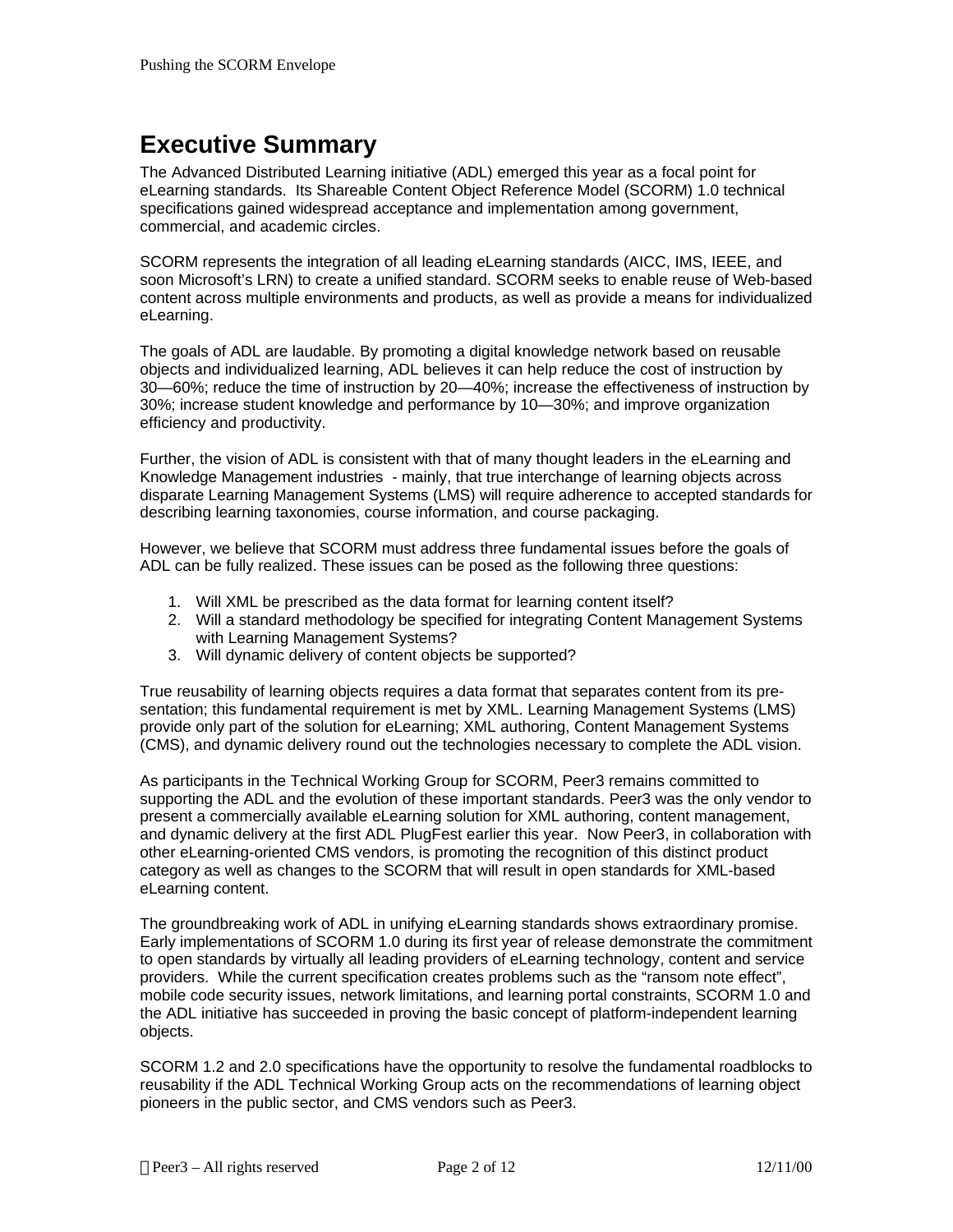### **White Paper Goals**

*"The next vendor battleground in eLearning will be for control over the smallest chunks of content, those that capture individual moments of understanding. This will finally enable the technology for just-in-time learning and the convergence with knowledge management, and challenge the position of many current best-of-breed vendors."*

- Clark Aldrich, Research Director and ELearning Core Topic Leader, GartnerGroup

The overarching purpose of this white paper is to identify problems and solutions related to SCORM 1.x in three basic areas: the use of XML, the role of Content Management Systems (CMS), and the need for dynamic delivery to achieve truly individualized learning. While a degree of familiarity with eLearning and related standards is assumed, this white paper is intended to address eLearning analysts, administrators, developers, and vendors who will influence ADL with results from their real world observations of SCORM-friendly technologies.

SCORM is a living document and is still in a trial implementation period. Current testing activity and demonstrations allow it to evolve and be refined into a more comprehensive and mature set of specifications. Version 1.0 of SCORM was released on January 31, 2000. Version 1.1 of SCORM (currently in review) addresses corrections, improvements, and clarifications to the original version. Future versions are expected to expand the initial scope of this work as technologies further develop and vendors begin to form alliances that achieve SCORM-based integration.

A draft of this paper served as a platform for discussion at the ADL PlugFest III, November 27-30, 2000. It is the intention of its authors to elevate XML, CMS, and dynamic delivery to the status of core revisions to be addressed in SCORM versions 1.2 and 2.0.

Currently, there are no certificate-issuing organizations responsible for certifying products determined to be conformant to the SCORM. ADL is in the process of establishing an accreditation program for certification of organizations. The authors of this white paper contend that future certification should be inclusive of XML-based content, CMS, and dynamic delivery.

It is the observation of the authors that SCORM has primarily had the benefit of academic, government, LMS and authoring tool vendor input. What has been deficient thus far is the real world experience of the private sector, as well as input from CMS vendors. American companies alone spend billions of dollars a year on the development of training products. Leading edge companies such as Cisco Systems with their Reusable Information Object (RIO) and Reusable Learning Object (RLO) strategies have pioneered the practical use of XML-based content, CMS, and dynamic delivery, *in addition to* LMS and authoring tools to reduce the costs associated with training development. Their real world experiences with these technologies and strategies should be considered before SCORM takes shape as a set of standards for practical use.

This white paper will illuminate some practical implementations of reusable learning objects in the private sector in order to widen the field of best practices that go into shaping the next versions of SCORM. While SCORM 1.x makes reusable learning objects *technically* possible, the current specifications make *practical* implementation difficult for reasons that will become clear in the body of this white paper. By shedding light on the practical deficiencies of SCORM 1.x, the authors seek to help the eLearning industry as a whole to avoid premature standardization and the rejection by end users of static "courses" assembled from these ill-defined reusable learning objects.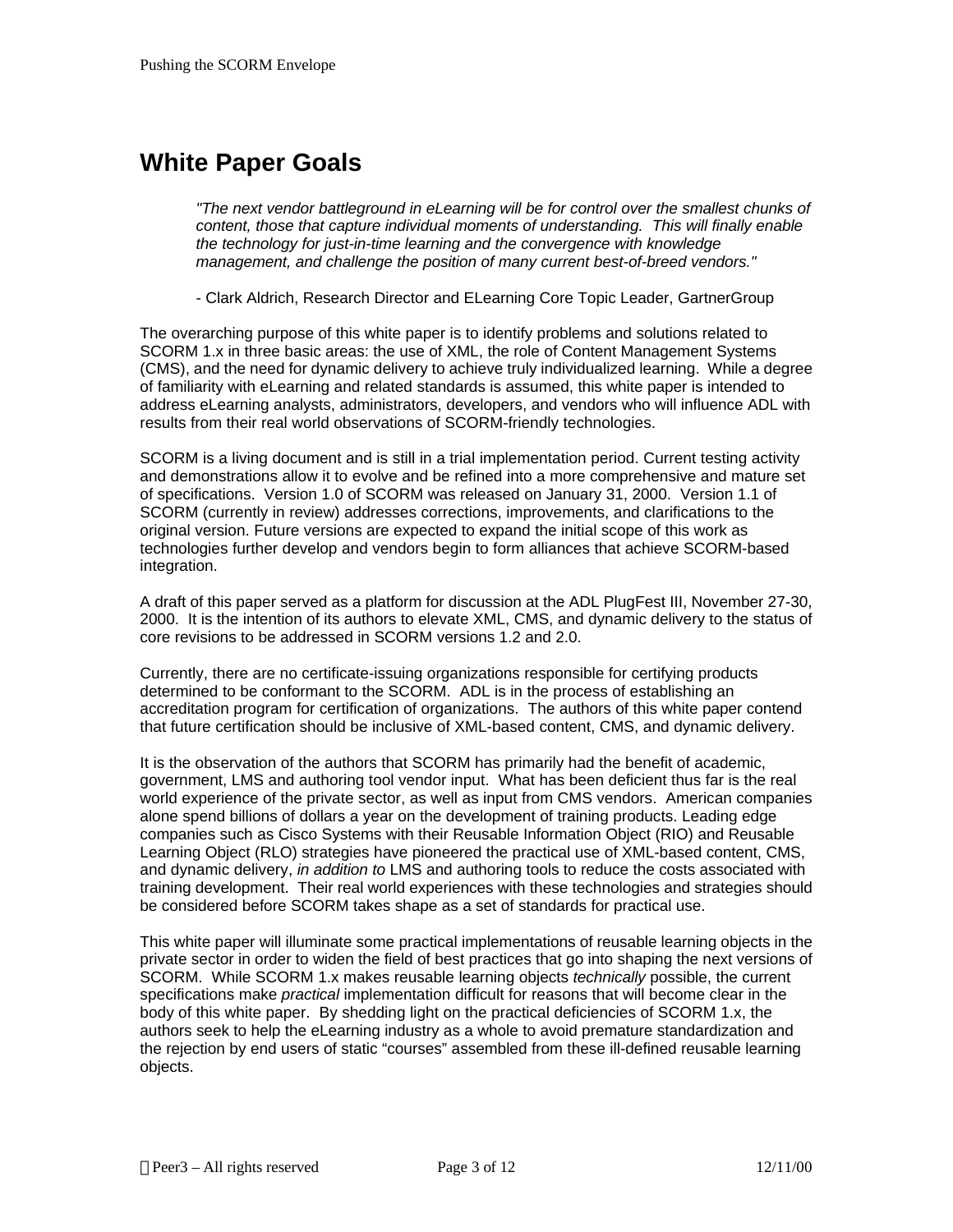## **ADL Values (the "abilities")**

ADL partnerships between the Federal government, private-sector technology suppliers, and the broader education and training community promote voluntary guidelines that will meet common needs. The ADL initiative seeks to ensure that academic, business, and government users of learning software gain the best possible value from the materials they purchase. According to the ADL, this overall value may be obtained when eLearning content achieves a consistent degree of *reusability, accessibility, interoperability, adaptability, durability,* and *affordability*.

By mapping the individual ADL values to the SCORM 1.x correlatives, we can identify problem areas from the standpoint of practical implementation that may be addressed by the inclusion of XML-based content, CMS, and dynamic delivery. The quotes that begin each of the following sections are taken directly from the SCORM Version 1.0 document, dated January 31, 2000.

#### **Reusability**

*"The design of instructional components so that they can be incorporated into multiple applications."*

Implementation of SCORM 1.x by authoring tool and LMS vendors demonstrates the basic concept of learning object reusability. We can sequence static objects, serve them with an LMS, and even track student results without platform dependencies. However, reuse is hampered under the SCORM 1.x because it is possible to sequence objects together that have different look-and-feel and style definitions, different navigational controls, and different instructional design methodologies, sizes and densities.

The net result of this type of reuse creates a "ransom note" effect in its practical implementation.

# RANSO<sup>M</sup> **N**ote

Reuse is possible without the ransom note effect when the content of the learning object meets the following criteria:

#### **1. Presentational control (look & feel and style) external to the content.**

A key aspect of reuse is the ability to present the same content in multiple formats, in multiple contexts, and in multiple presentation formats without having to change the content. This is enabled when the content is pure XML where presentation is defined separately from content. This allows objects authored for different purposes to be sequenced together while presenting a consistent look and feel.

#### **2. Separation of services from the content**

Navigational control, assessment, progress, index, search, etc., are encoded in descriptive XML. The runtime environment interprets this data and provides the intended functionality. This assumes that there are standards for data models and specifications for how systems are meant to use the data. Much of this work is well underway in the IMS standards community where data models are being forged for content packaging, questions and tests, and profiles.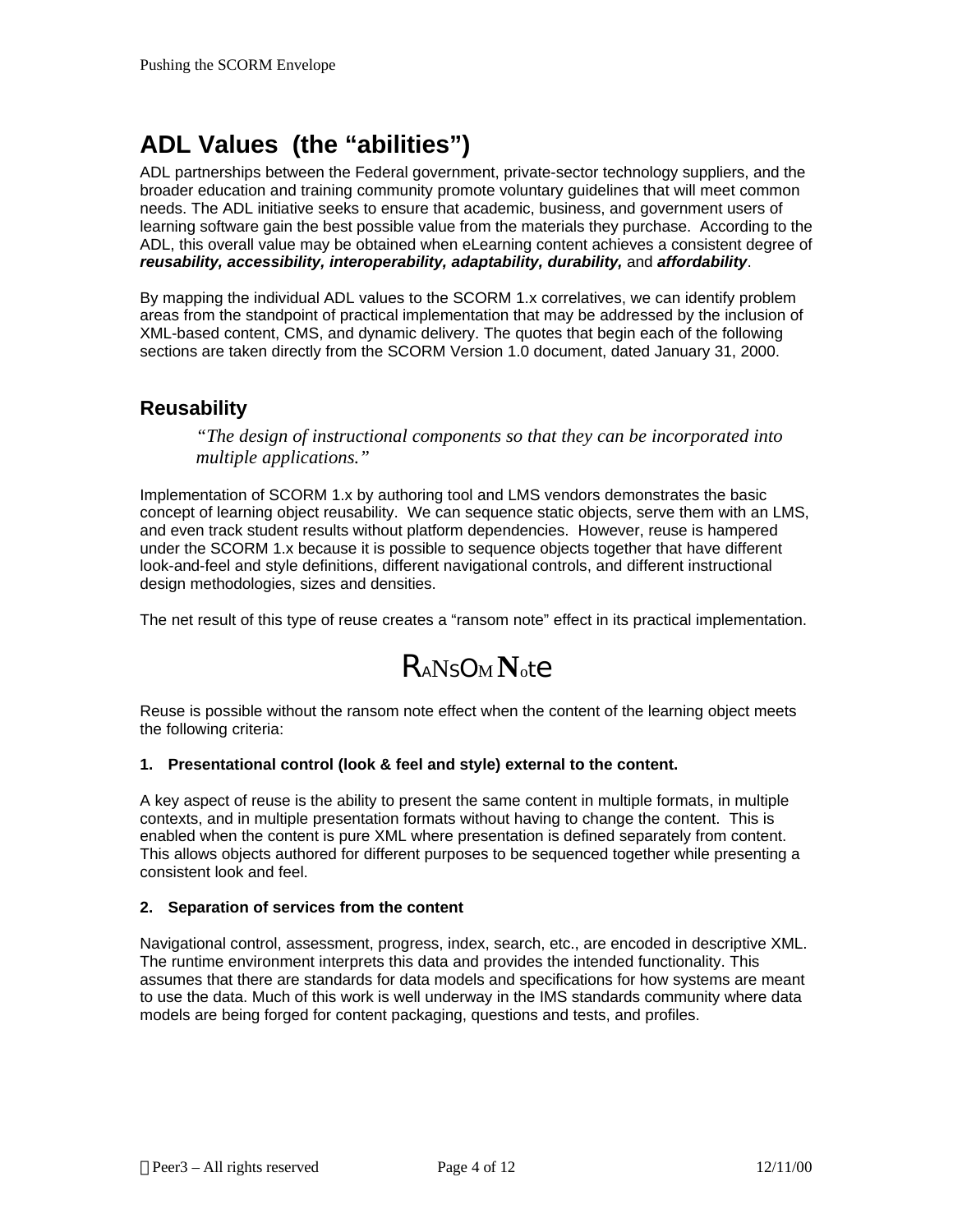A good example of this concept is demonstrated in the IMS Question and Test specification where questions and tests are modeled in XML. The runtime engine interprets the services of rendering the questions and controlling their behaviors.

Like questions and tests, we believe that the SCORM should move rapidly to include an XML data model for content.

#### **3. A set of best practices for the design and structure of content**

In the commercial world, companies exploring reusable learning object technology have discovered that for reuse to be successful there must be consistency in the structure, style and design methods used to create the objects.

The Department of Defense (DoD) and other Federal agencies seek to make use of commercial eLearning best practices. One of the best examples of an early commercial implementation comes from Cisco Systems, the world's largest provider of internetworking technologies.

Cisco recognized the need to move from creating and delivering large inflexible training courses toward creating database driven objects that can be reused, searched, and modified independent of their delivery media. Their Reusable Information Object (RIO) and Reusable Learning Object (RLO) Strategies began to take shape in 1998. Using this methodology, Cisco has created thousands of Reusable Learning Objects, using a variety of technologies, to create eLearning products for employees, partners, and customers. Their experience offers ADL a wealth of best practice information.

The RIO/RLO specification offers an instructional design methodology and content model that combines:

- Performance-based instructional design methodology
- Modified Information Mapping content structure
- Information Management System (IMS) metadata
- XML data format for content

Following these tenets, Cisco has enforced design and structure standards across a worldwide authoring population and successfully has created reusable learning objects.

#### **4. An object model granular enough to support reuse of small document components.**

To achieve the stated goals of the SCORM for small sharable objects such as images, audio, video, text, and simulations, the learning object model must reflect a high degree of granularity. Every object, from leaf-level text and media objects, to the container objects that hold them should be reusable. A truly object oriented system allows for parent objects to point to their children by reference to a unique id. Child objects are capable of being pointed at (reused) by multiple parents.

In SCORM 1.x, a single URL represents the content of an assignable unit (AU), thereby creating no opportunity to reuse the components of that content, or to dynamically adjust the content delivery at a more granular level than the AU.

Practical field use of RIO/RLO technologies by Cisco has revealed the need for granular reuse because learning objects often require slight modification when placed in new contexts. To avoid wholesale copy of an object, reuse of small document components allows an author to reuse as much of the original objects as possible with a minimum of redundancy.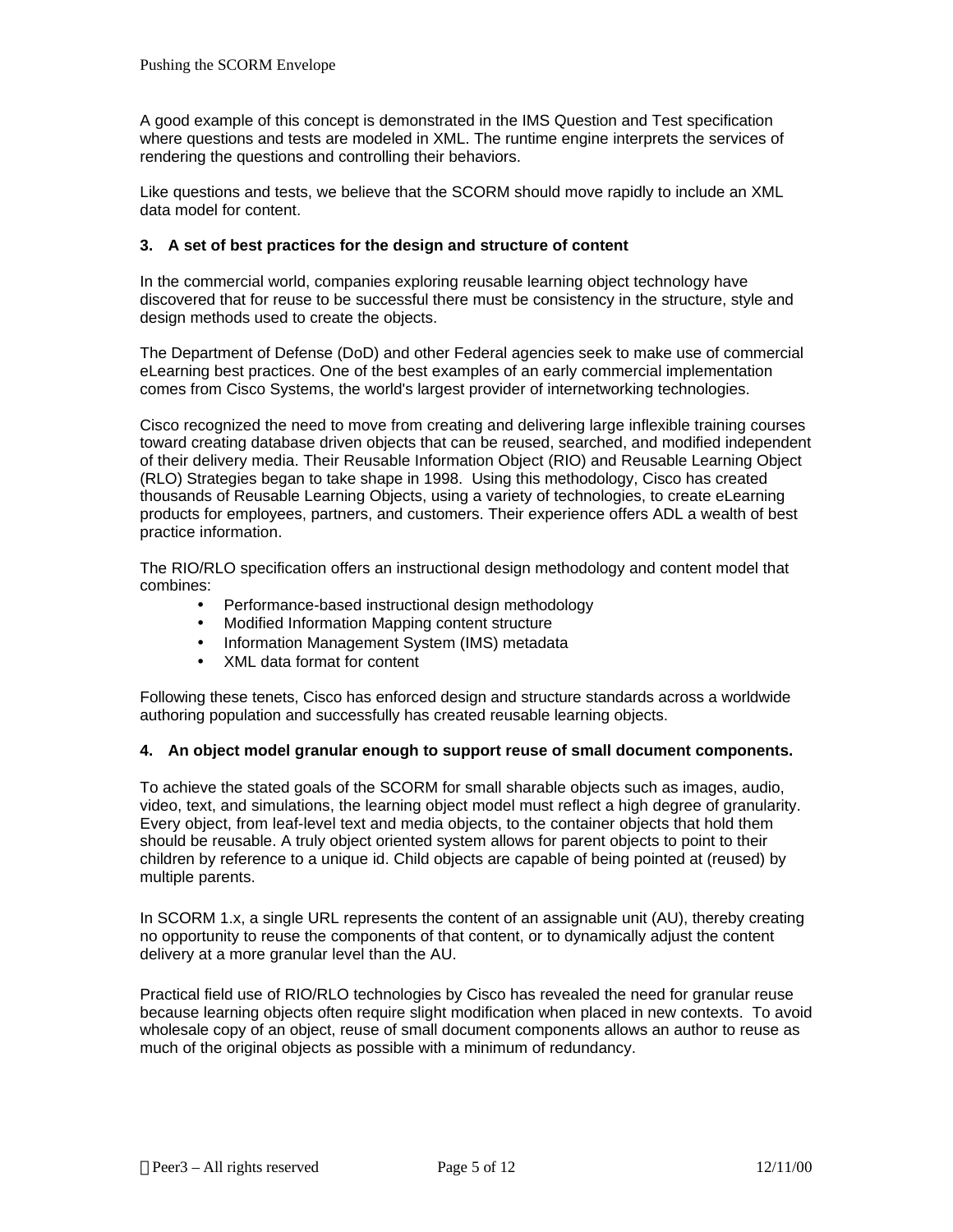### **Accessibility**

*"The ability to access instructional components from one remote location and deliver them to many other locations…."*

*… "The ability of a web-based LMS to launch 'executable' content authored using tools from different vendors and to exchange data with that content."*

While accessibility is a stated goal, the SCORM 1.x actually relies on executable content that is inaccessible through most firewalls. Executable content is an extreme security hazard and is prohibited by most firewalls – and for good reason. The end-user has no way of knowing what will happen when executable code is launched. Under the SCORM 1.x model, it is entirely possible to sequence assignable units (AUs) that contain malicious code. Ironically, the DOD has strict firewall policies that would not allow some SCORM "conformant" content to pass. In fact, SCORM content is required to contain JavaScript code and a Java applet whose functionality is likely to be rejected by a strict firewall.

To achieve accessibility through secure firewalls, content must be purely descriptive, devoid of any executable client-side code (i.e. executable content, calls to plug-ins, JavaScript, java, etc). It is our opinion that the SCORM 2.x should include a purely descriptive content model with an XML binding. A pragmatic choice could be XHTML, which conforms to a W3C-approved schema for representing HTML as XML.

Another factor that limits accessibility is the communication between content and the LMS. The 1.x implementation of the SCORM relies on JavaScript for communication with the LMS. The problem is that Internet Explorer imposes security restrictions that make it difficult, if not impossible, for JavaScript to communicate with an LMS that does not reside on the server from which the content was downloaded. Java applets are likewise restricted in this manner, able to access only the server from which they were downloaded. The net effect of these restrictions is that the learner can only access content that resides on the same server as the LMS.

To address accessibility concerns with respect to LMS-content communication, Peer3 recommends investigating a solution that addresses the following requirements:

- The LMS must be capable of accessing content across most firewalls
- Learners must be able to access content anywhere on the Internet
- There must be a mechanism to authenticate that exactly one user receives that content
- There must be a mechanism to authenticate that the content being accessed is the authorized version of the object from the authorized publishing agent
- There must be a consideration of intellectual property and e-commerce

Based on this set of requirements, the apparent properties of the solution should include:

- No client-side executable content
- A URL-based communication initiation (servers may communicate with each other through a different mechanism, but the handshake should be URL-based)
- Server to server communications should be XML-based
- Must accommodate but not require authentication of learner, content publisher, content distributor (delivery system), and initiator (LMS)
- To be accepted by users, it must pragmatically use widely adopted standards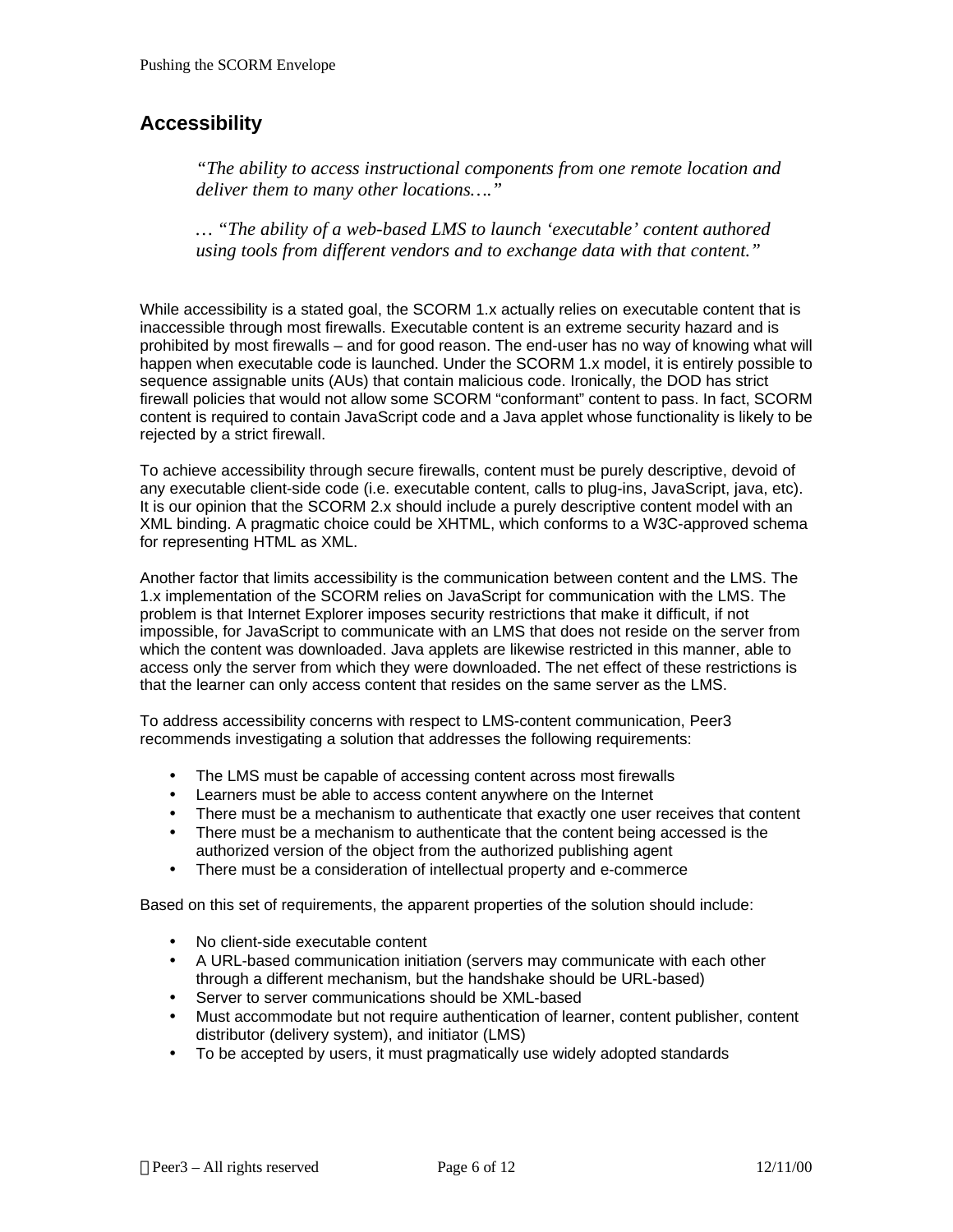### **Interoperability**

*"The ability to use instructional components developed in one location with one set of tools or platform in another location with a different set of tools or platform."*

The ADL was correct in recognizing that leading edge organizations are collectively embracing platform neutrality and an object-based approach to information design, as well as software systems architecture. The push for platform neutrality can be seen in the acceleration of software development based on open standards such as XML, Java, and Linux.

With the push toward platform neutrality comes object-based design models for both information and software. Platform neutral objects may be reused in different contexts and environments to create new combinations from existing data; this approach significantly reduces the time and expense of original development. ADL ultimately seeks to define a platform neutral object model for eLearning, but the SCORM 1.x specification has stopped short of true interoperability.

According to the current ADL Website www.adlnet.org, "There is an emerging consensus that specifications for new platform-neutral techniques are sufficiently mature to justify investment in next-generation applications. While it is understood that more innovation is needed in the education and training domain, it appears that the development of a robust, object-based, and platform-neutral environment for distributed learning will become practical and feasible over the next 2—5 years."

In fact, the software industry is much closer to making this environment a reality than ADL might realize. By focusing on what legacy authoring tool and LMS vendors could immediately provide in terms of a solution, the SCORM 1.x specification overlooks what CMS vendors can provide today through XML-based content and dynamic delivery.

Content management systems organize enormous numbers learning of objects in a database (or federation of databases) for easy search and retrieval. Depending on the level of sophistication, a CMS may store these learning objects in a highly molecular fashion, associating metadata with the smallest components of these objects. Leading CMS vendors are beginning to discuss practical methods for descriptive content interoperability between competitive systems in order to advance the larger agenda set by ADL.

If ADL shifts its focus toward descriptive (XML-based) content, and includes CMS and dynamic delivery with existing authoring tool and LMS technologies, the specifications for a robust, objectbased, and platform-neutral environment for distributed learning will result.

### **Adaptability**

*"The longer term expectation of ADL is to encourage technologies that enable socalled dynamic learning where content is custom-assembled and delivered to learners according to their own personal pace and need."*

ADL's desire for adaptability of the learning experience is reflected in the *Department of Defense Implementation Plan for Advanced Distributed Learning, issued by the Office of the Deputy Under* Secretary of Defense (Readiness), dated May 19, 2000. That report states that ADL shall "…provide adaptable learning tools and content that can be tailored to the needs of the individual learner on the fly."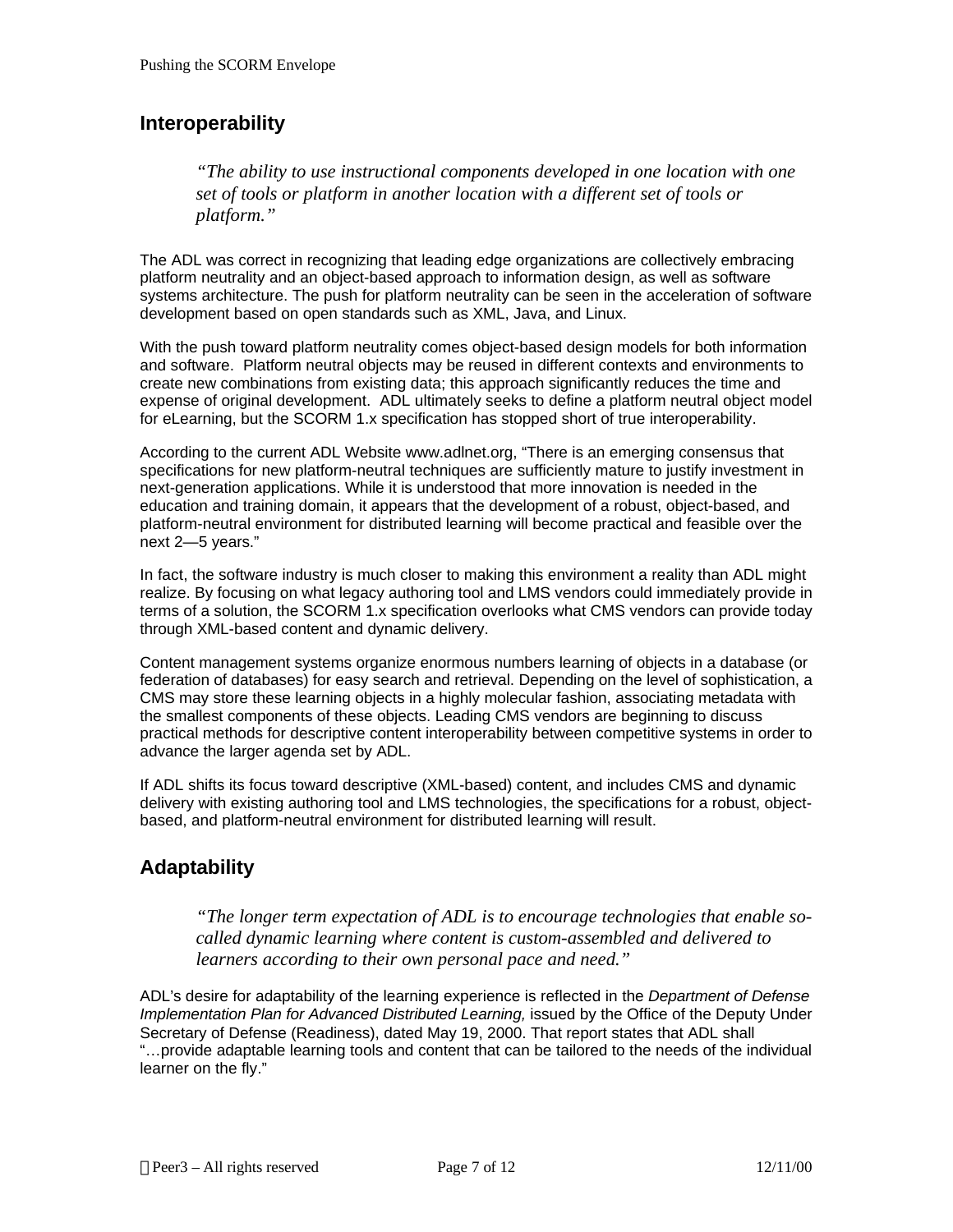While CMS products using dynamic delivery engines to serve up customized eLearning experiences are on the market today, SCORM 1.X does not address adaptability. Personalization technologies are widely used in commercial web sites like Yahoo, My Excite, Amazon.com and Barnes and Noble. This technology is neither new nor cutting-edge in the year 2000.

To fully achieve its goals of adaptability, the SCORM specification should address the interplay of the user profile, profile servers, XML-based content, content repositories, and delivery servers.

#### **Durability**

*"Instructional components that do not require redesign or re-coding to operate when base technology changes."*

For anyone who invested in 8-track or Betamax cassette devices and content in the 1970s, the issue of durability for electronic data formats is of prime concern. Far from improving the longevity of content, the electronic revolution has created a rapid form of entropy – that being the inevitable heaping of last year's or last month's hot technology on the dustbin of history. The rate of obsolescence is nowhere more apparent than in computer technology, where competing data formats, even within the same product line, are making digital compost of our precious information.

Vendors of authoring tools for computer-based training (CBT), saddled with elaborate applications built on legacy fourth generation languages, began their push toward eLearning by "Webifying" these proprietary file formats through the use of plug-ins for the browser. As users of plug-ins can testify, chances are good that before you can enjoy that next interactive, animated, sound-sculpted, splash effect, you will first be thrust onto some software maker's Web site to download and configure their latest plug-in.

Because of past commitments to CBT developed in legacy systems, the original participants in defining SCORM focused predominantly on creating a mechanism to protect their investment in executable, proprietary formats during the rapid shift toward an economy of learning objects. This emphasis on supporting proprietary formats by "surrounding" these content objects with IMS metadata records and a Course Structure Format (CSF), both written in XML, renders SCORM 1.x low on the durability scale. A major hazard with executable (versus descriptive) content is the durability of that content over time. With changes in the browser and operating systems, executable content runs the risk of becoming unsupported with each incremental change to the client platform.

Since XML is an open, Web-centric standard drawn from a mature and comprehensive text markup language (SGML), it is the ideal foundation upon which durable content may be developed. In fact, the IMS makes extensive use of XML in defining many aspects of reusable learning objects, including their constituent metadata.

### **Affordability**

*"To meet the expense of, or provide to others without economic burden…"*

Computer-based training materials are largely developed on a proprietary, company-by-company basis, resulting in high development costs and limited resale value. The ADL initiative is designed to accelerate large-scale development of cost-effective learning software and to stimulate an efficient market for these products in order to meet the education and training needs of the military and the nation's workforce in the  $21<sup>st</sup>$  century.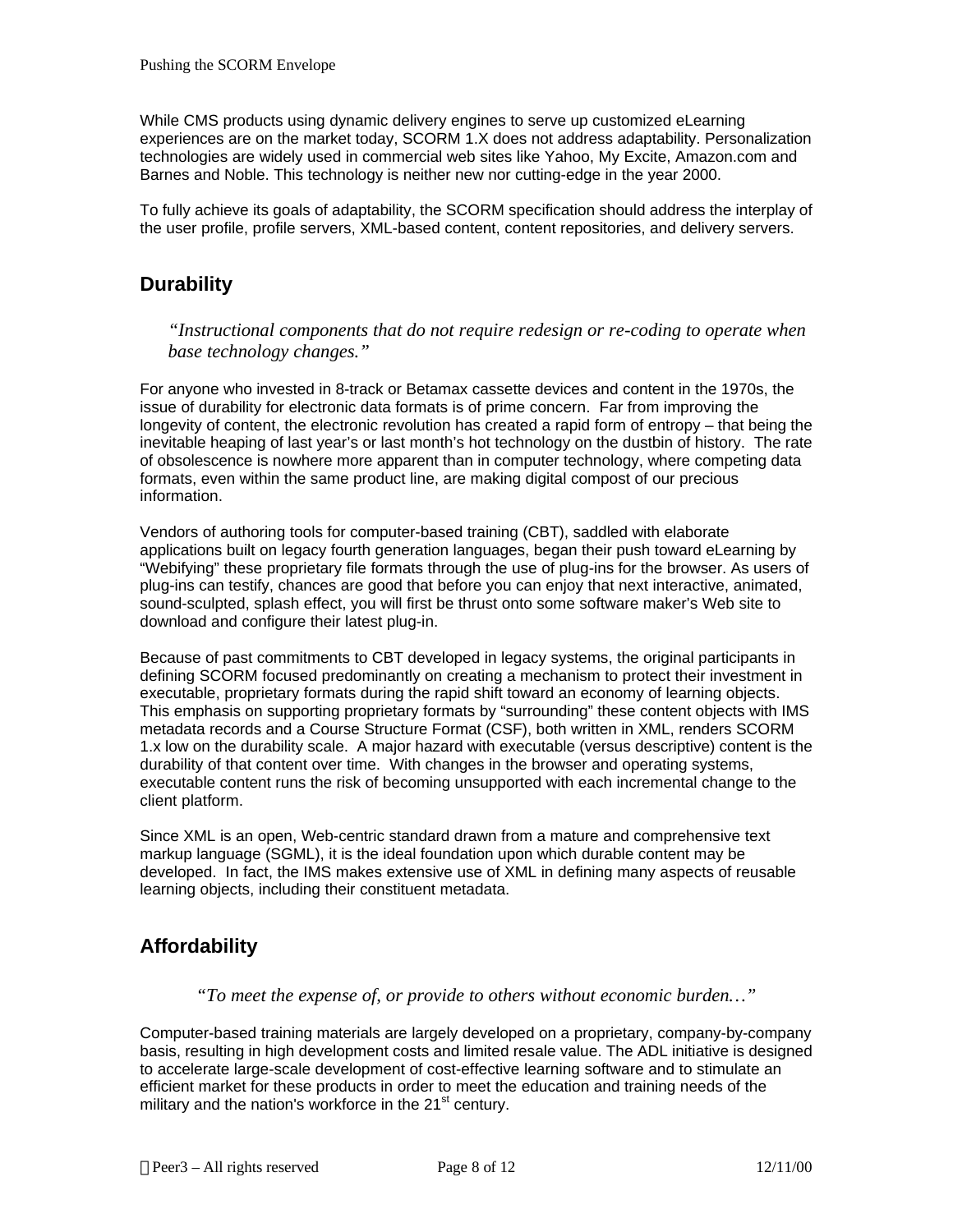A symbolic step in the right direction was taken recently by the ADL when it changed the meaning of the SCORM acronym from Shareable *Courseware* Object Reference Model, to Shareable *Content* Object Reference Model. This subtle change suggests that the ADL recognizes the potential marketability of individual learning objects that may be resold with or without the original "course" level aggregation.

This type of object-based usage presents significant new business challenges that must be addressed, as acknowledged by the Office of the Deputy Under Secretary of Defense (Readiness) in the May 19, 2000 publication *Department of Defense Implementation Plan for Advanced Distributed Learning*. That report states that, "If learning objects are to be shared, reused, and marketed, we must protect intellectual property rights. If we are to take full advantage of such technologies, we must fundamentally change how we do business; and this means we must change organizational structures, reengineer budget processes, and provide incentives to enable and motivate change."

A clear indication that ADL embraces the concept of a "knowledge object economy" is the inclusion of all IMS metadata as part of the SCORM data model; this metadata offers registration of intellectual property through values such as "Rights," "Cost," "Copyright and Other Restrictions," etc. However, as implemented in SCORM 1.x, intellectual property protections are compromised which therefore limits affordability by the providers of original content.

As described in the previous section on accessibility, SCORM 1.x relies on a schema that promotes the electronic duplication of materials from server to server. This duplication is necessary to meet the criteria that content must reside on the same network device as the LMS. Meanwhile, the IMS metadata containing ownership information is stored as a separate XML file from the executable content. The LMS is not required to maintain the association of content to its metadata, thereby encouraging the loss of intellectual property rights as content is copied from one server to another.

In a true knowledge object economy, objects should have unique identifiers, and the electronic transfer of content from one server to another is discouraged in favor of network delivery where the host CMS can maintain a "use log" for content being accessed from other machines.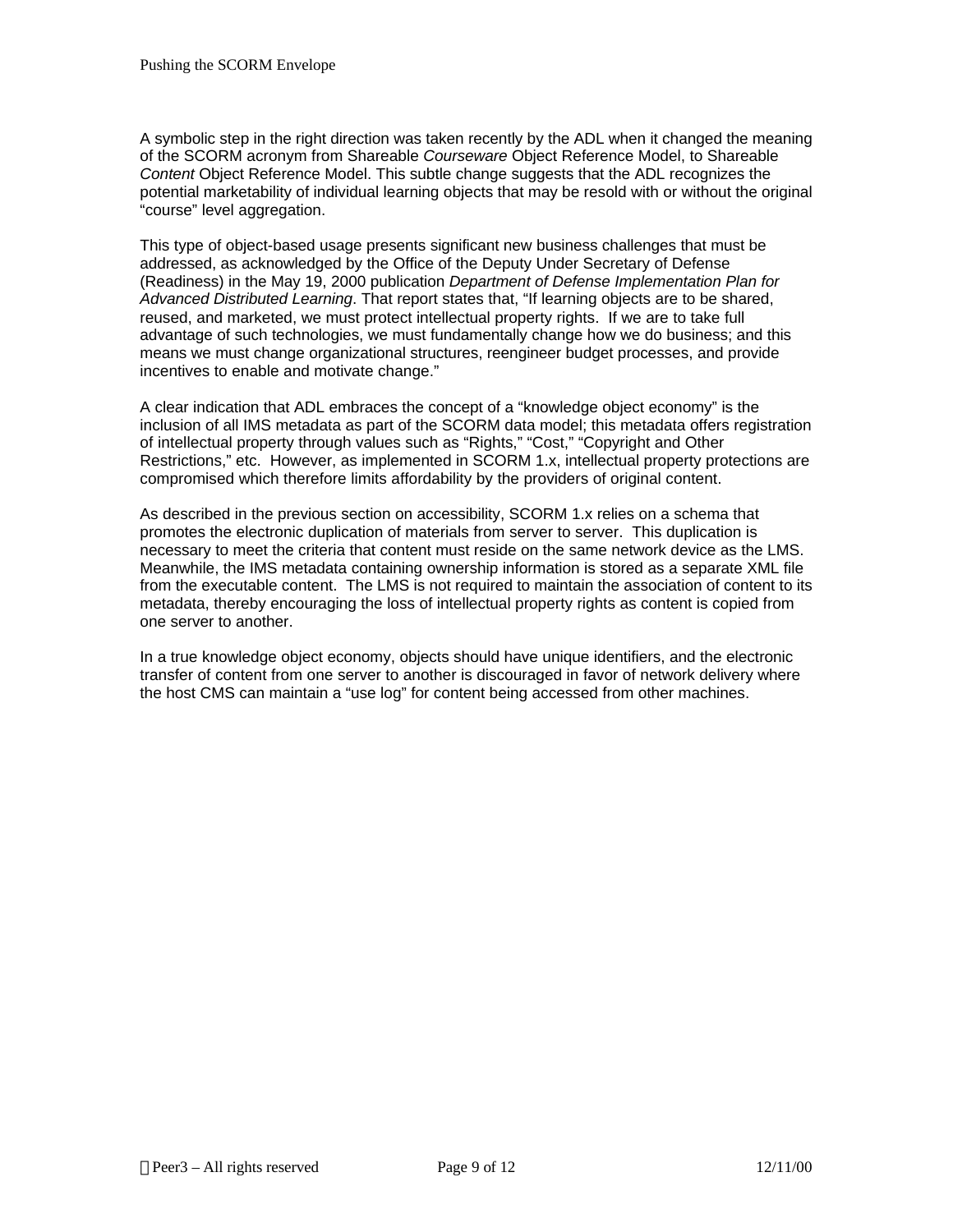## **The Case for inclusion of an XML-based content data model**

In SCORM 1.x, content is opaque and undefined. The CSF merely points to a URL that launches executable content. As detailed in this white paper, reliance on executable content creates many violations of the basic "abilities" defined in the ADL charter.

A pure XML-based content model that relies on runtime services to render the presentation in multiple formats is needed in SCORM 2.x. The precedent of the IMS question and test specification (QTI) paves way for an XML data model for content. The QTI specification details the presentation and behavior of questions in XML and relies on the server to provide runtime functionality.

Peer3 advocates the adoption of an XML-based data model to describe content. The advantages of this approach provide the following benefits:

- XML, based on long-established SGML, is a lingua franca with huge adoption. There are an increasing number of tools to support it.
- XML is secure because it is totally descriptive and devoid of executable code
- Intellectual property encoded in XML is system independent
- XML is easily transformed. This provides insurance that content developed can keep pace with evolving standards like SCORM.
- XML overcomes the ransom note effect content and presentation are separated
- XML may import and export between systems
- XML content is ideal for database and content management because document components facilitate granular reuse

## **The Case for CMS**

SCORM 1.x describes the domain of eLearning in a simple duality: content and LMS, where LMS is a catchall for all eLearning software services. This conceptual model casts confusion in the market because it promotes head-to-head competition among would be collaborators. A technical evaluator might be confused when asked to evaluate two systems lumped in the LMS category, where one system's strength is training resource management (e.g. scheduling classrooms and instructors) and the other system's strength is content management of learning assets. The current rubric predisposes inappropriate comparisons among such systems.

For the SCORM 1.2 specification, the solution to this ambiguous definition is to clarify references to LMS and include specifications for discreet data models and software functionality. This will offer the ADL consumer the means to make rational comparisons and assemble a best-of-breed system architecture that suites specific needs. Much of this work is currently being done in the IMS.

A major component of advanced eLearning architecture is an object-based content repository (i.e. content management system, or CMS). The repository is the central place where metadatatagged chunks of educational content are stored. An authoring interface to this repository allows for the authoring and assembly of the small chunks into larger aggregates of training such as learning objects, modules, courses, etc. Dynamic delivery engines can draw upon this learning content to assemble personalized learning on the fly. Without a CMS, the aspects of adaptability and reusability are limited.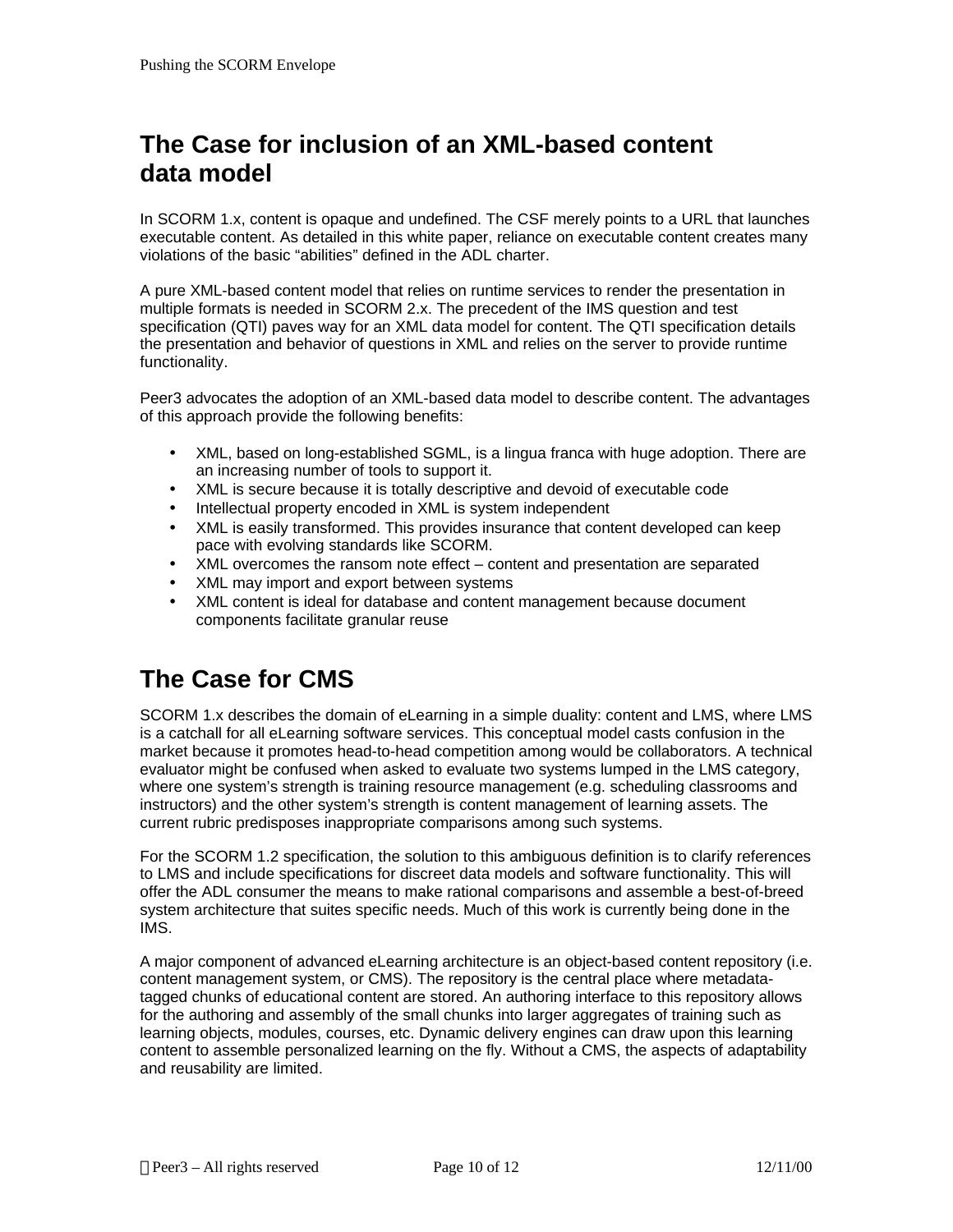To achieve the ADL vision, we believe that it is vital that SCORM 2.0 include CMS in its architectural philosophy.

## **The Case for Dynamic Delivery**

The ADL vision describes a personalized, just-enough, just-in-time, adaptive learning experience. To achieve personalization under SCORM 1.x, the logic for personalization must be embedded in the content itself. When integrated with a CMS, a dynamic delivery engine assembles a customized training experience on the fly that adaptively assembles content from a pool of granular, reusable objects.

With an eLearning architecture that includes CMS functionality, XML-based content, XML-based authoring, and a dynamic delivery engine, it is possible to separate content presentation and runtime services from the content itself. With the runtime services of presentation and navigation controlled by a server, the system can assemble a truly personalized learning experience.

## **Peer3 and SCORM 1.0/1.1**

Peer3 meets the SCORM 1.0 specification in two ways. The first way is by exporting static HTML and then embedding the SCORM API adapter applet and JavaScript wrapper.

The second approach uses the SCORM JavaScript adapter as a point of systems integration between an LMS and the Peer3 Dynamic Delivery engine. The LMS uses API calls to launch a dynamically delivered course from a Peer3 Repository. The API adapters are added to the pages on the fly. Then the API passes data between the LMS and the Peer3 engine to get and set student data. In effect, we use the API as a means to introduce repositories and dynamically delivered content into the SCORM architecture.

The second method points up the need for a standard way to integrate with the LMS. Peer3 developed this second implementation to illustrate system-to-system level communications between a SCORM-conformant LMS and a SCORM-conformant CMS. While this method provides more versatility and reusability than the static first method, there are problems inherent with meeting the current SCORM 1.x specification. Specifically, SCORM requires the use of applets and JavaScript for content (Assignable Units) to communicate with the Learning Management System. Unsigned JavaScript and applets have the aforementioned restriction of communicating only with the server from whence they were downloaded; therefore, the API adapter may be recognized only if it resides on the same system as the content. Likewise, once the API adapter is found, it can only communicate back to the same server as the content.

To get around this restriction, Peer3 resorted to low-level network remapping to trick the browser into believing that the content and the LMS are on the same server. This solution will not work on the general Internet because no single learning portal has (nor should have) the authority to perform this remapping for the Internet at large.